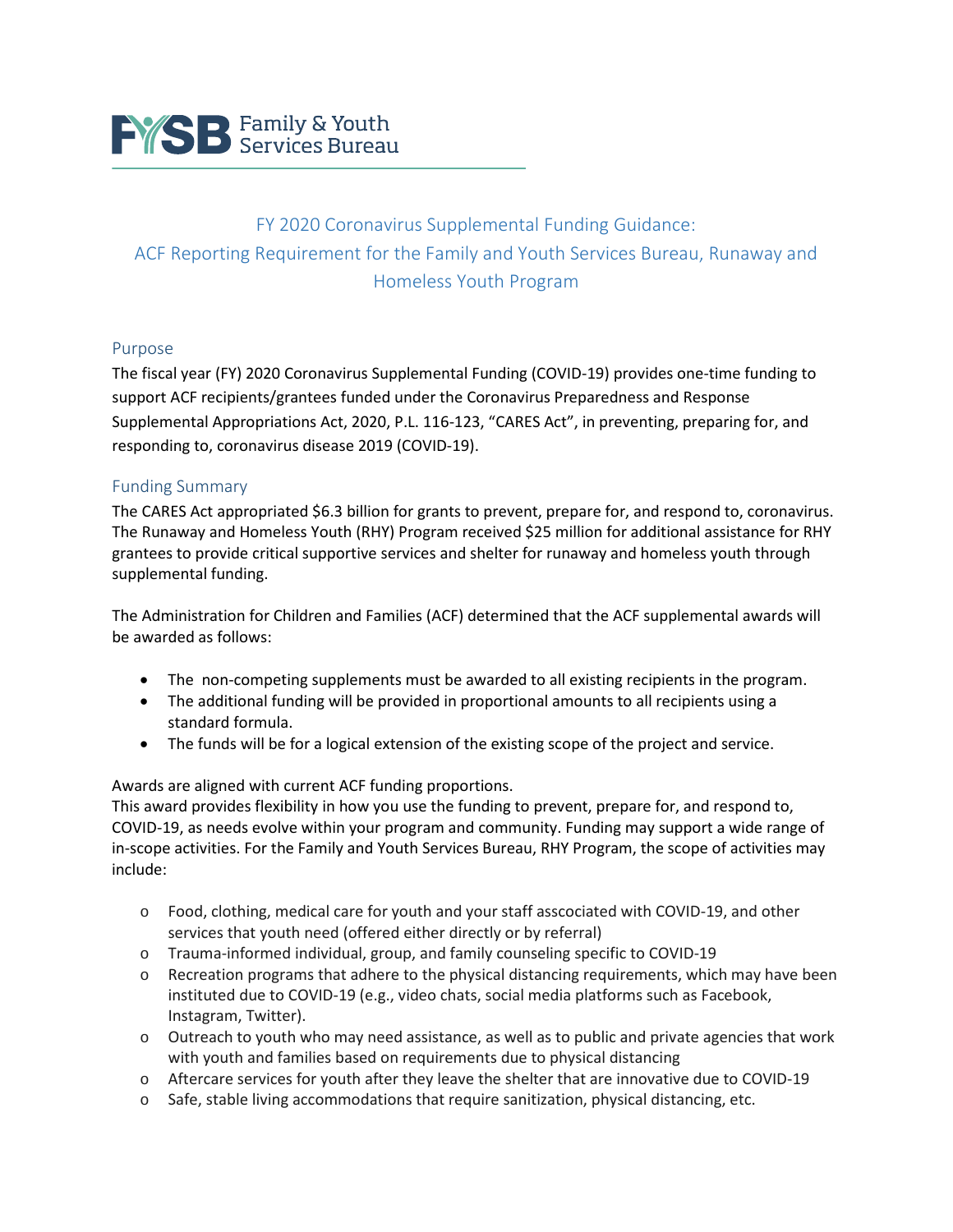- $\circ$  Educational opportunities, such as GED preparation, post-secondary training and vocational education and equipment for virtual learning opportunities
- $\circ$  Job attainment services, such as career counseling and job placement using virtual platforms, as needed
- o Mental health care, including individual and group counseling to include the use of telemedicine
- o Physical health care, such as physicals, health assessments and emergency treatment

## Required Supporting Documents

As stated in your notice of award, you should submit the following information through GrantSolutions within 30 days of supplemental award date.

1. **COVID-19 Activity Overview.** Supplemental award recipients must provide a brief narrative (1-2 pages) describing how funds have been or will be used to support activities to prevent, prepare for, and respond to, COVID-19 using the categories below. Descriptions of each category provide only general guidance; ACF recognizes that many COVID-19 activities and uses of funds may apply to more than one category. Provide the completed SF-424A budget form and the associated budget narrative.

CARES Act supplemental funding may be used for costs incurred on or after March 27, 2020 to prevent, prepare for, and respond to, COVID-19. CARES Act supplemental funding must be used to supplement, not supplant, existing funds. The matching requirements for the supplemental funds are waived. There must be a separate tracking mechanism in place for the CARES Act supplemental funds.

**Budget Narrative.** Your budget narrative must clearly detail costs for each federal object class category, with calculations for how each cost is derived, and not include any ineligible cost. As provided for in the [IM-ACF-OA-2020-01,](https://www.acf.hhs.gov/grants-funding/acf-grant-recipient-covid-19) ACF Grant Flexibilities in Conducting Human Service Activities Related to or Affected by COVID-19, your budget should include any requested reimbursement of allowable costs incurred.

**NOTE**: ACF acknowledges that your plans to use COVID-19 funds may change over time to respond to changing community circumstances. Rebudgeting is allowable as long as activities supported by COVID-19 funds to continue to support in-scope COVID-19-related prevention, preparation, and response activities, consistent with the terms and conditions of the award.

## **1. Prevent – Promote individual, shelter, and community wide prevention practices and/or administer countermeasures to reduce the risk of COVID-19**

RHY Grantees have implemented numerous prevention strategies in response to COVID-19. A few strategic examples describing how funds have been or will be used to support activities to prevent, prepare for, and respond to COVID-19 are as follows:

- Perform outreach and provide youth on the street with education o[n hand hygiene,](https://www.cdc.gov/handwashing/index.html) [cough](https://www.cdc.gov/oralhealth/infectioncontrol/faqs/respiratory-hygiene.html) [etiquette,](https://www.cdc.gov/oralhealth/infectioncontrol/faqs/respiratory-hygiene.html) and prevention measures for [COVID-19 transmission,](https://www.cdc.gov/coronavirus/2019-ncov/communication/factsheets.html) using existing materials, where available.
- Disseminate [educational](https://www.cdc.gov/coronavirus/2019-ncov/communication/index.html) materials on precautions to [prevent,](https://www.cdc.gov/nonpharmaceutical-interventions/index.html) contain, or mitigate, COVID-19 and other respiratory illnesses.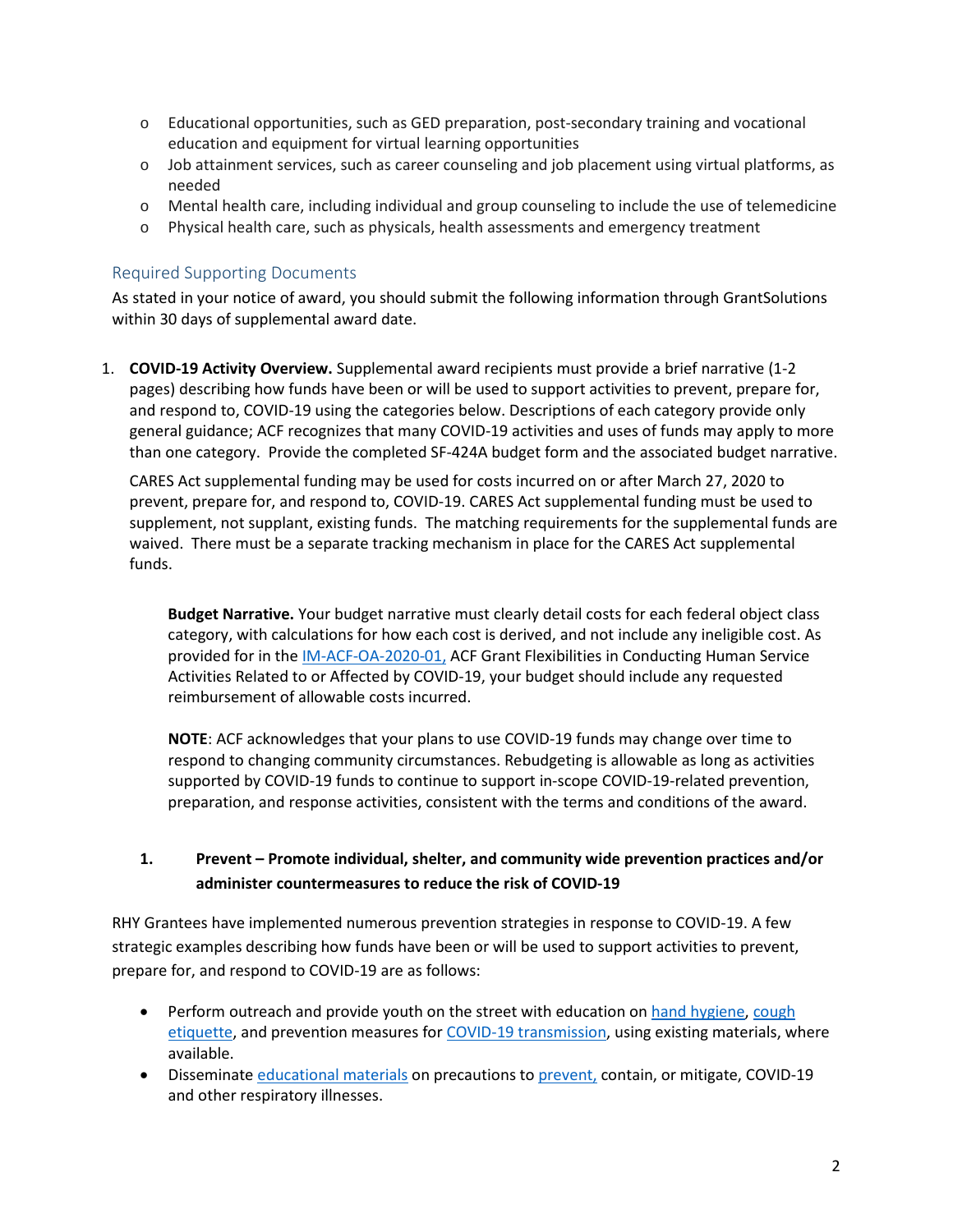- Changing the way drop-in services are conducted, to practice social distancing measures on how youth get access to necessary items such as food, hygiene supplies, laundry services as well as case management with staff time.
- Purchase and use of personal protective equipment (PPE) for staff who are conducting outreach services.

## **2. Prepare– Enhance readiness and training to respond to COVID-19**

- Review, update, and/or implement your emergency preparedness/operations plan, including plans to address potential infection of staff and youth and prepare for shelter staff absenteeism.
- Explore the possibility of re-arranging and modifying physical space to create areas for quarantining. This includes redirecting how individuals enter/exit facilities, where youth are located within facilities, and how daily living is carried out within program facilities.
- Purchase cell phones to provide youth seen only on outreach (very disconnected to any other community services), in order to ensure they will be able to maintain contact.
- Purchase computers and tablets for staff to support their continued work and connectivity, and for youth to continue their education through virtual options.
- Refresh training for all staff on standard contact, airborne precautions, an[d infection control](https://www.cdc.gov/coronavirus/2019-ncov/infection-control/control-recommendations.html?CDC_AA_refVal=https%3A%2F%2Fwww.cdc.gov%2Fcoronavirus%2F2019-ncov%2Fhcp%2Finfection-control.html)  [procedures,](https://www.cdc.gov/coronavirus/2019-ncov/infection-control/control-recommendations.html?CDC_AA_refVal=https%3A%2F%2Fwww.cdc.gov%2Fcoronavirus%2F2019-ncov%2Fhcp%2Finfection-control.html) including administrative rules, environmental hygiene, and appropriate use of PPE.
- Strengthen partnerships with local and state public health authorities, and other partners in the community that can support youth.
- Review your infection control plan and make necessary adjustments to align with [CDC](https://www.cdc.gov/mmwr/PDF/rr/rr5210.pdf)  [Guidelines for Environmental Infection Control in Facilities.](https://www.cdc.gov/mmwr/PDF/rr/rr5210.pdf)
- Create new, and enhance existing, preparedness and response workflows to embe[d CDC](https://www.cdc.gov/coronavirus/2019-ncov/healthcare-facilities/guidance-hcf.html)  [guidelines](https://www.cdc.gov/coronavirus/2019-ncov/healthcare-facilities/guidance-hcf.html) and [recommendations,](https://www.cdc.gov/coronavirus/2019-ncov/healthcare-facilities/steps-to-prepare.html) which may require role/task reassignment.
- Train staff, establish workflows, and designate separate space to screen youth prior to entering communal areas of centers, so that those who may be infected with COVID-19 can be isolated.
- Enhance partnerships with medical facilities and other organizations delivering services to unsheltered individuals.
- Enhance telemedicine infrastructure to optimize virtual care, including increased capacity to assess persons with symptoms.
- Enhance health information exchange capacity to support communications with local public health partners and other health care providers to support transitions in care (e.g., to and from hospitals).

#### **Respond - Assess, test, diagnose, treat, and limit spread of COVID-19**

- Support increased capacity for youth triage, testing (including drive- or walk-up testing), and assessment of symptoms, including by telephone, text monitoring systems or videoconference through extended operating hours, enhanced telephone triage capacity, digital applications, and additional providers and other personnel.
- Enhance staffing and purchase of equipment and supplies, as necessary.
- Purchase supplies for respiratory hygiene and cough etiquette, including alcohol-based hand sanitizer that contains 60-95% alcohol, tissues, and no-touch receptacles for disposal.
- Purchase PPE for personnel and infected patients, including National Institute for Occupational Safety and Health (NIOSH)-approved N95 respirators for personnel.